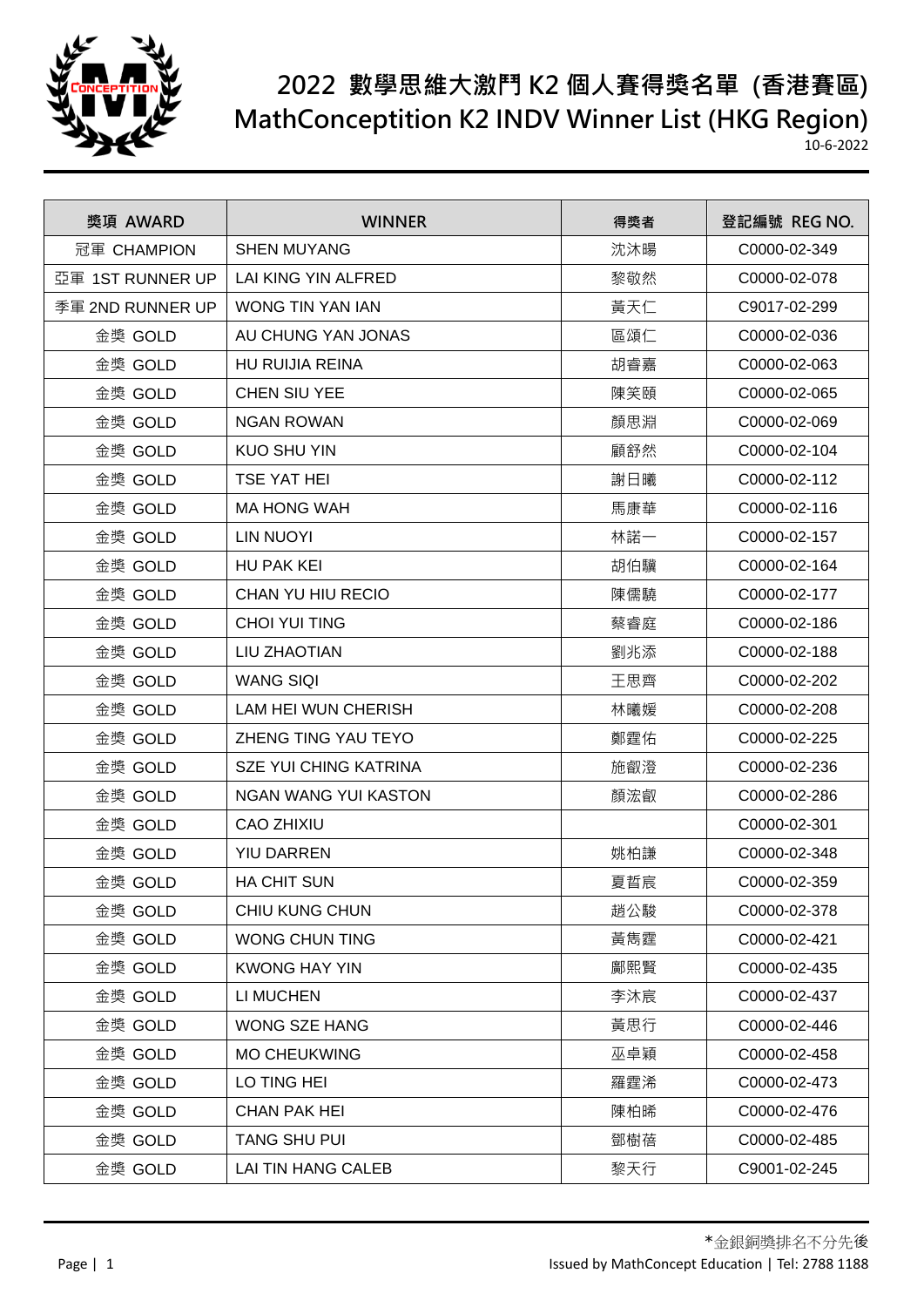

| 獎項 AWARD  | <b>WINNER</b>              | 得獎者 | 登記編號 REG NO. |
|-----------|----------------------------|-----|--------------|
| 金獎 GOLD   | <b>TSOI YIU HEI JAYDEN</b> | 蔡矅禧 | C9004-02-461 |
| 金獎 GOLD   | <b>LIU MENGQI</b>          | 劉梦淇 | C9010-02-156 |
| 金獎 GOLD   | TAU SHEUNG CHI SAVIS       | 陶尚志 | C9012-02-075 |
| 金獎 GOLD   | <b>HAU LINUS CARSON</b>    | 侯庭義 | C9012-02-268 |
| 金獎 GOLD   | LAI YUI CHI                | 黎睿知 | C9018-02-048 |
| 金獎 GOLD   | CHUI COLETTE HEY YUET      | 徐曦悦 | C9020-02-152 |
| 金獎 GOLD   | <b>PANG MAX CHUN LENG</b>  | 彭俊能 | C9021-02-002 |
| 金獎 GOLD   | YEE YIK HIN                | 余翊軒 | C9021-02-263 |
| 金獎 GOLD   | <b>SZE KA TIK</b>          | 史伽迪 | C9022-02-029 |
| 金獎 GOLD   | <b>ZHOU MINGQIAN</b>       | 周鳴謙 | C9022-02-135 |
| 金獎 GOLD   | <b>KWOK PAK HEI</b>        | 郭珀希 | C9027-02-123 |
| 金獎 GOLD   | FOK HIM KI                 | 霍謙麒 | C9030-02-290 |
| 銀獎 SILVER | <b>WONG CHUN YEUNG</b>     | 黃浚洋 | C0000-02-019 |
| 銀獎 SILVER | <b>NG YAT HEI LUCAS</b>    | 吳溢希 | C0000-02-032 |
| 銀獎 SILVER | <b>GAO JIAMU</b>           |     | C0000-02-088 |
| 銀獎 SILVER | <b>LAW LONG YIN</b>        | 羅朗然 | C0000-02-097 |
| 銀獎 SILVER | DU HONG YU JASMINE         | 杜泓妤 | C0000-02-100 |
| 銀獎 SILVER | <b>CHUI YUET NING</b>      | 徐悅寧 | C0000-02-102 |
| 銀獎 SILVER | YAU CHUN LOK               | 邱雋洛 | C0000-02-113 |
| 銀獎 SILVER | CHOW CHUNG YIN ASTON       | 周仲賢 | C0000-02-120 |
| 銀獎 SILVER | SHI CHENG YI               | 石澄義 | C0000-02-141 |
| 銀獎 SILVER | <b>GU MI LAN</b>           |     | C0000-02-146 |
| 銀獎 SILVER | PENG YAN HAN ANTHEA        | 彭彦涵 | C0000-02-154 |
| 銀獎 SILVER | <b>SUN HAYDEN</b>          | 孫熙泰 | C0000-02-160 |
| 銀獎 SILVER | LAU TSZ SEN                | 劉子辰 | C0000-02-178 |
| 銀獎 SILVER | TAM NGA YU                 | 譚雅如 | C0000-02-181 |
| 銀獎 SILVER | TAM TIN LOK                | 譚天樂 | C0000-02-183 |
| 銀獎 SILVER | ZHOU ZICHUN                | 周子淳 | C0000-02-184 |
| 銀獎 SILVER | <b>FONG ALSON</b>          | 方子睿 | C0000-02-189 |
| 銀獎 SILVER | <b>CHAN NOK HEI</b>        | 陳諾晞 | C0000-02-196 |
| 銀獎 SILVER | <b>FUNG PAK HEI</b>        | 馮柏熹 | C0000-02-204 |
| 銀獎 SILVER | <b>YIN YUEWEN</b>          |     | C0000-02-206 |
| 銀獎 SILVER | <b>ZHANG WENMAO</b>        | 張文懋 | C0000-02-215 |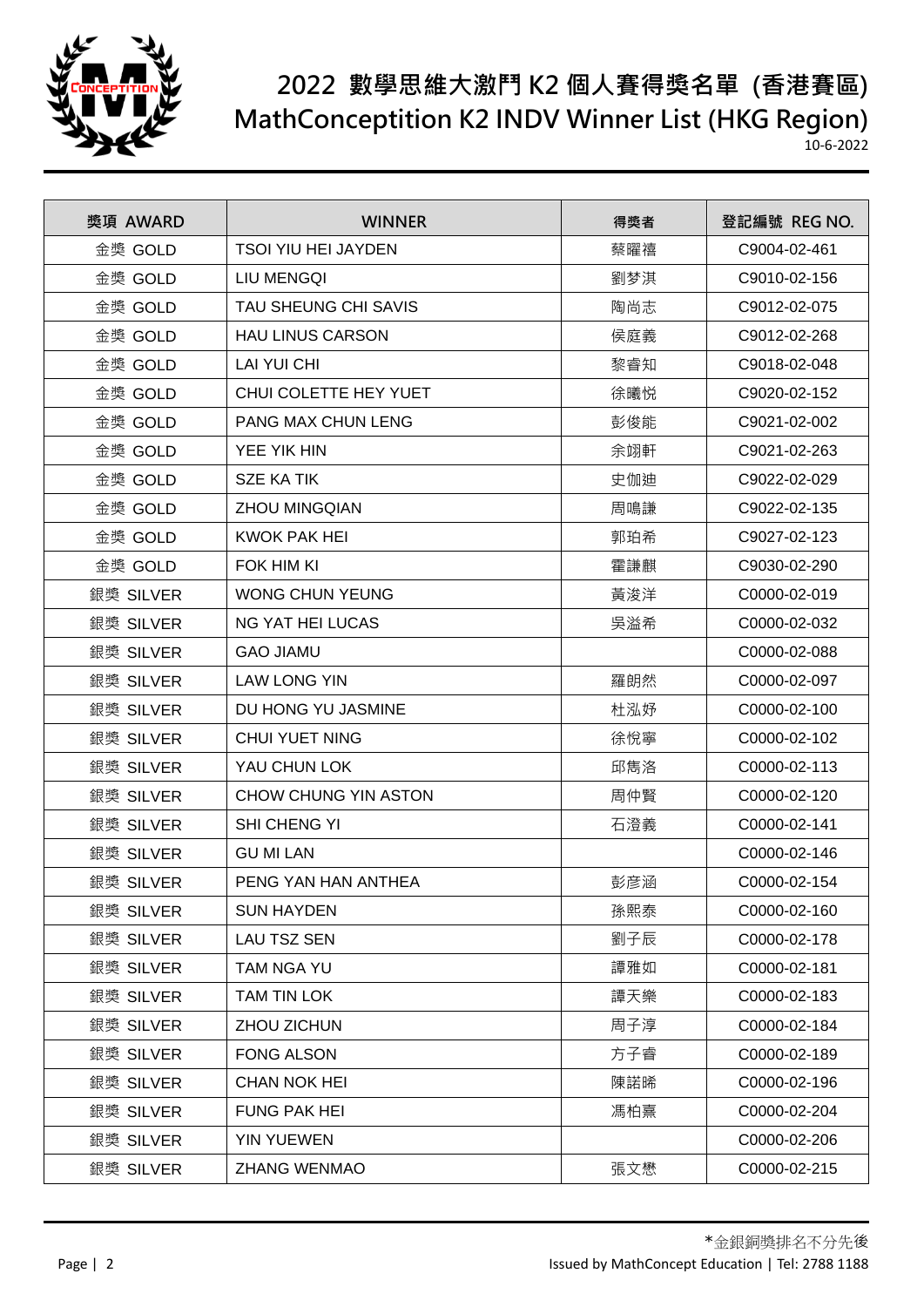

| 獎項 AWARD  | <b>WINNER</b>              | 得獎者 | 登記編號 REG NO. |
|-----------|----------------------------|-----|--------------|
| 銀獎 SILVER | <b>NG TIN YU</b>           | 吳天宇 | C0000-02-234 |
| 銀獎 SILVER | <b>CHAN HAYDEN</b>         | 陳立希 | C0000-02-280 |
| 銀獎 SILVER | <b>NG LONG KIU</b>         | 伍朗僑 | C0000-02-288 |
| 銀獎 SILVER | <b>WONG CHING WAN</b>      | 黃菁藴 | C0000-02-297 |
| 銀獎 SILVER | <b>NG CASPAR</b>           | 吳加柏 | C0000-02-305 |
| 銀獎 SILVER | YEUNG HEI YIN              | 楊晞賢 | C0000-02-330 |
| 銀獎 SILVER | <b>LAM TSZ NING</b>        | 林芷寧 | C0000-02-341 |
| 銀獎 SILVER | <b>CHAN YAU HEI</b>        | 陳宥希 | C0000-02-350 |
| 銀獎 SILVER | LI TSZ HO                  | 李梓顥 | C0000-02-372 |
| 銀獎 SILVER | <b>WU YUI LONG</b>         | 胡睿朗 | C0000-02-387 |
| 銀獎 SILVER | WAN YI CHING CHERICE       | 尹懿澄 | C0000-02-424 |
| 銀獎 SILVER | KWOK SUM YAU               | 郭芯攸 | C0000-02-431 |
| 銀獎 SILVER | WONG WAI HEI QUINTON       | 黃尉熙 | C0000-02-460 |
| 銀獎 SILVER | YEUNG SHING HEY            | 楊承曦 | C0000-02-484 |
| 銀獎 SILVER | LAM CHI MING WINSTON       | 林智明 | C9001-02-041 |
| 銀獎 SILVER | CHOY MARIO CHUN HANG       | 蔡浚鏗 | C9001-02-118 |
| 銀獎 SILVER | CHAN SZE LOK RONI          | 陳思樂 | C9003-02-130 |
| 銀獎 SILVER | YEUNG WAI SUM AZALEA       | 楊蕙心 | C9003-02-143 |
| 銀獎 SILVER | <b>SIU CHEUK NAM</b>       | 蕭卓楠 | C9003-02-371 |
| 銀獎 SILVER | KE HOK KIU                 | 柯學喬 | C9003-02-469 |
| 銀獎 SILVER | <b>MAK TSZ CHUN</b>        | 麥梓晉 | C9005-02-145 |
| 銀獎 SILVER | <b>YIP CHEUK LAAM</b>      | 葉卓嵐 | C9005-02-226 |
| 銀獎 SILVER | <b>REN SHUN HIM</b>        | 任舜謙 | C9007-02-261 |
| 銀獎 SILVER | <b>CHAN JOSEPH TIN YUI</b> | 陳天睿 | C9008-02-122 |
| 銀獎 SILVER | CHU ISSAC KWUN HO          | 朱冠豪 | C9008-02-171 |
| 銀獎 SILVER | <b>TAO RUSSELL MATTHEW</b> | 曹一舜 | C9010-02-293 |
| 銀獎 SILVER | <b>LIANG TIN LOK</b>       | 梁天樂 | C9012-02-281 |
| 銀獎 SILVER | TSO HIN LOK                | 曹衍樂 | C9014-02-320 |
| 銀獎 SILVER | CHAN TAK WANG DARREN       | 陳德弘 | C9014-02-413 |
| 銀獎 SILVER | <b>NG WANG NGAI IAN</b>    | 吳弘毅 | C9018-02-044 |
| 銀獎 SILVER | LIU CHING HIN ETHAN        |     | C9020-02-001 |
| 銀獎 SILVER | YUEN TSZ WAI               | 阮子維 | C9020-02-003 |
| 銀獎 SILVER | YEUNG KAI YAU · VICTOR     | 楊啟悠 | C9020-02-030 |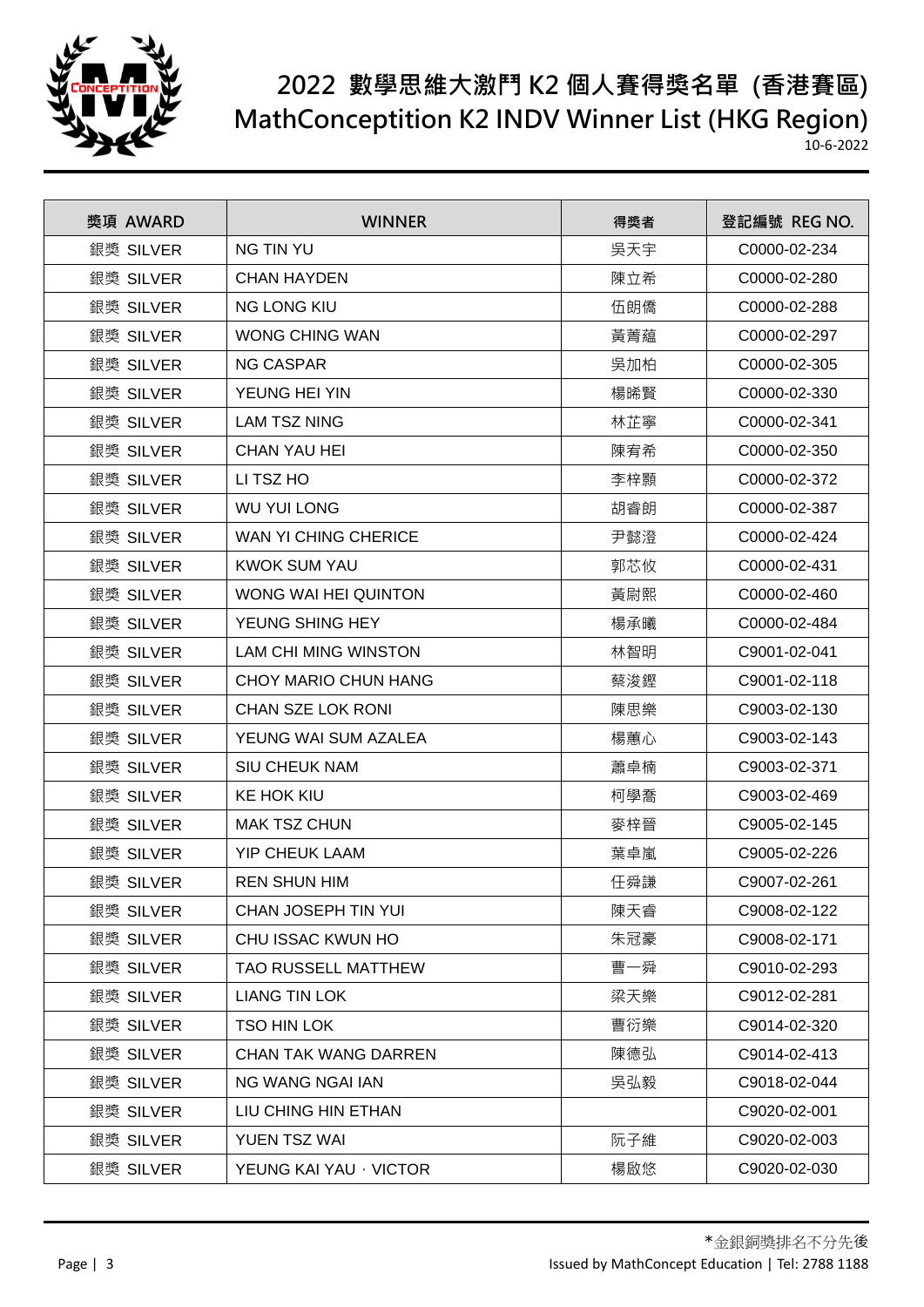

| 獎項 AWARD  | <b>WINNER</b>              | 得獎者 | 登記編號 REG NO. |
|-----------|----------------------------|-----|--------------|
| 銀獎 SILVER | CHEUNG ELDEN SHUN HEI      | 張淳晞 | C9020-02-322 |
| 銀獎 SILVER | <b>TSE BUI HIM</b>         | 謝貝謙 | C9026-02-200 |
| 銀獎 SILVER | POON WAI LAM MATTHEW       | 潘湋霖 | C9029-02-028 |
| 銀獎 SILVER | <b>LAU RACHEL TSZCHING</b> | 劉梓睛 | C9029-02-443 |
| 銀獎 SILVER | <b>LAU CHUN KEI</b>        | 劉晉旗 | C9030-02-026 |
| 銀獎 SILVER | <b>TSAI KIU</b>            | 蔡橋  | C9032-02-005 |
| 銀獎 SILVER | POON MAN CHUN JUSTIN       | 潘汶駿 | C9033-02-060 |
| 銀獎 SILVER | <b>WONG AVERY</b>          | 黃芊瑜 | C9033-02-142 |
| 銅獎 BRONZE | CHO YU HANG                | 曹汝桁 | C0000-02-006 |
| 銅獎 BRONZE | <b>HUNG HO YAN</b>         | 洪浩仁 | C0000-02-010 |
| 銅獎 BRONZE | CHONG SUN YU               | 莊晨予 | C0000-02-014 |
| 銅獎 BRONZE | ZHENG WAI CHO              | 鄭維初 | C0000-02-031 |
| 銅獎 BRONZE | HO CHI CHING               |     | C0000-02-072 |
| 銅獎 BRONZE | <b>WEN EDWARD</b>          |     | C0000-02-076 |
| 銅獎 BRONZE | TONG CHUN YIN              | 唐鋑諺 | C0000-02-089 |
| 銅獎 BRONZE | <b>WONG CHUN NGO</b>       | 黃俊璈 | C0000-02-110 |
| 銅獎 BRONZE | <b>CHEUNG ASHER</b>        | 張天樂 | C0000-02-111 |
| 銅獎 BRONZE | <b>LOK YIN LAM</b>         | 駱彥霖 | C0000-02-117 |
| 銅獎 BRONZE | YEUNG YUET HEI             | 楊悦曦 | C0000-02-125 |
| 銅獎 BRONZE | <b>TUNG BRYANT</b>         |     | C0000-02-137 |
| 銅獎 BRONZE | LAU PAK YAT                | 劉柏逸 | C0000-02-147 |
| 銅獎 BRONZE | YU TIN WING                | 余天穎 | C0000-02-148 |
| 銅獎 BRONZE | HU CHUNG YUNG              | 胡仲雍 | C0000-02-165 |
| 銅獎 BRONZE | TONG YIU FEI               | 唐耀飛 | C0000-02-168 |
| 銅獎 BRONZE | <b>LAM YIK HIM</b>         | 林易謙 | C0000-02-180 |
| 銅獎 BRONZE | <b>CHAN MING KAI</b>       | 陳銘楷 | C0000-02-185 |
| 銅獎 BRONZE | WONG TSZ HO                | 黃梓皓 | C0000-02-192 |
| 銅獎 BRONZE | <b>LAI CHIN WAI</b>        | 黎芊慧 | C0000-02-228 |
| 銅獎 BRONZE | YEUNG HO TIN               | 楊皓天 | C0000-02-241 |
| 銅獎 BRONZE | YEUNG MOSES                | 楊昊楠 | C0000-02-243 |
| 銅獎 BRONZE | LUK TIN YEUNG SIDNEY       | 陸天洋 | C0000-02-255 |
| 銅獎 BRONZE | <b>TSUI ADELA</b>          | 徐湘悅 | C0000-02-285 |
| 銅獎 BRONZE | WANG WENYOU                | 王聞宥 | C0000-02-302 |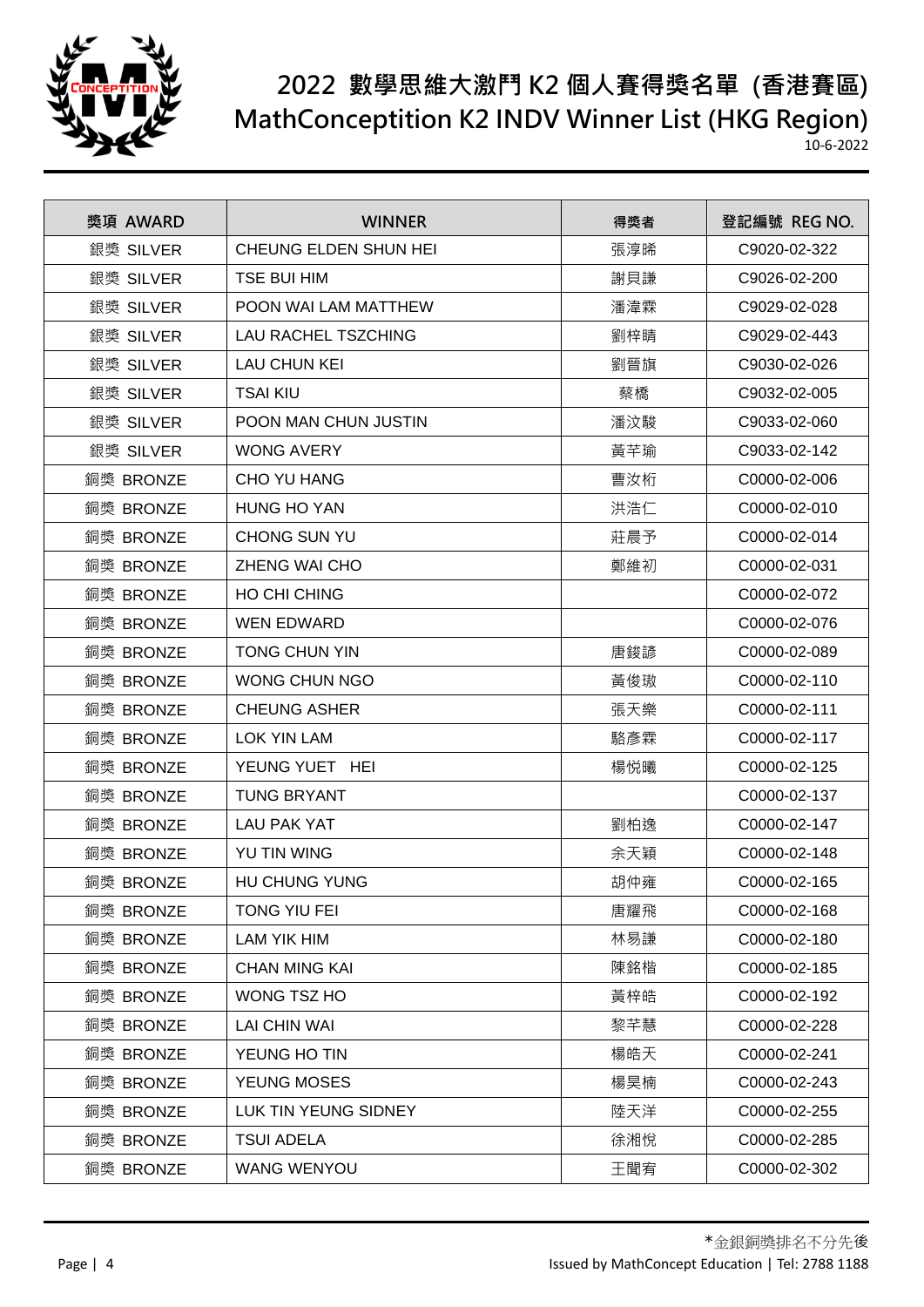

| 獎項 AWARD  | <b>WINNER</b>                  | 得獎者 | 登記編號 REG NO. |
|-----------|--------------------------------|-----|--------------|
| 銅獎 BRONZE | <b>HUI WING YIN</b>            | 許穎妍 | C0000-02-319 |
| 銅獎 BRONZE | <b>TSANG CHEUK YING KAYLIE</b> | 曾卓盈 | C0000-02-335 |
| 銅獎 BRONZE | <b>LAM YIN WAI CHLOE</b>       | 林賢慧 | C0000-02-344 |
| 銅獎 BRONZE | <b>LAI SING YU</b>             | 賴星宇 | C0000-02-345 |
| 銅獎 BRONZE | <b>IP SIU YU</b>               | 葉筱瑜 | C0000-02-355 |
| 銅獎 BRONZE | <b>TSE JASPER</b>              | 謝溢鏘 | C0000-02-358 |
| 銅獎 BRONZE | CHUNG ADRIAN WANG FUNG         | 鍾浤灃 | C0000-02-376 |
| 銅獎 BRONZE | <b>BUT YAU SUN</b>             | 畢又新 | C0000-02-379 |
| 銅獎 BRONZE | YIP CHING HEI                  | 葉晴希 | C0000-02-388 |
| 銅獎 BRONZE | YUNG TSZ KIU                   | 翁紫翹 | C0000-02-392 |
| 銅獎 BRONZE | <b>SHAM LU BERYL</b>           | 岑璐  | C0000-02-411 |
| 銅獎 BRONZE | <b>CHEUNG YI HONG</b>          | 張苡康 | C0000-02-414 |
| 銅獎 BRONZE | <b>KWOK CHUN HIN</b>           | 郭縉軒 | C0000-02-420 |
| 銅獎 BRONZE | <b>HO LAI KIU LINCOLN</b>      | 何禮翹 | C0000-02-430 |
| 銅獎 BRONZE | <b>CHAN ZANDER WANG POK</b>    | 陳弘博 | C0000-02-456 |
| 銅獎 BRONZE | <b>HAU SHING HANG</b>          | 侯承亨 | C0000-02-459 |
| 銅獎 BRONZE | <b>CHAN HEI YI</b>             | 陳喜兒 | C0000-02-466 |
| 銅獎 BRONZE | <b>CHEN ZIWEN</b>              |     | C0000-02-474 |
| 銅獎 BRONZE | <b>JOEWONO MORGAN</b>          | 游子辰 | C0000-02-477 |
| 銅獎 BRONZE | <b>LEUNG KA MING</b>           | 梁家銘 | C0000-02-488 |
| 銅獎 BRONZE | LEUNG RYAN WANG HOI            | 梁弘暟 | C9001-02-264 |
| 銅獎 BRONZE | <b>GAN SPENCER YAT CHI</b>     | 干逸智 | C9001-02-282 |
| 銅獎 BRONZE | JIM YIU KWAN ZEDRIC            | 詹耀鈞 | C9001-02-296 |
| 銅獎 BRONZE | <b>HO YI FUNG</b>              | 何爾峰 | C9002-02-176 |
| 銅獎 BRONZE | CHAN YIN YU JASPER             | 陳彥瑜 | C9002-02-480 |
| 銅獎 BRONZE | <b>LAU JACOB</b>               | 劉柏圻 | C9003-02-108 |
| 銅獎 BRONZE | LI YIK HIM ELTON               | 李翊謙 | C9003-02-418 |
| 銅獎 BRONZE | <b>LAW PUI HANG</b>            |     | C9004-02-126 |
| 銅獎 BRONZE | <b>MAK YAU SHING</b>           |     | C9004-02-155 |
| 銅獎 BRONZE | <b>TSANG YEUK LAAM</b>         | 曾若嵐 | C9005-02-073 |
| 銅獎 BRONZE | HUI YUI SZE JOSIE              | 許睿偲 | C9005-02-124 |
| 銅獎 BRONZE | <b>LEUNG CHEUK HIN</b>         | 梁棹軒 | C9005-02-129 |
| 銅獎 BRONZE | YEUNG YAT LAM                  | 楊壹琳 | C9005-02-198 |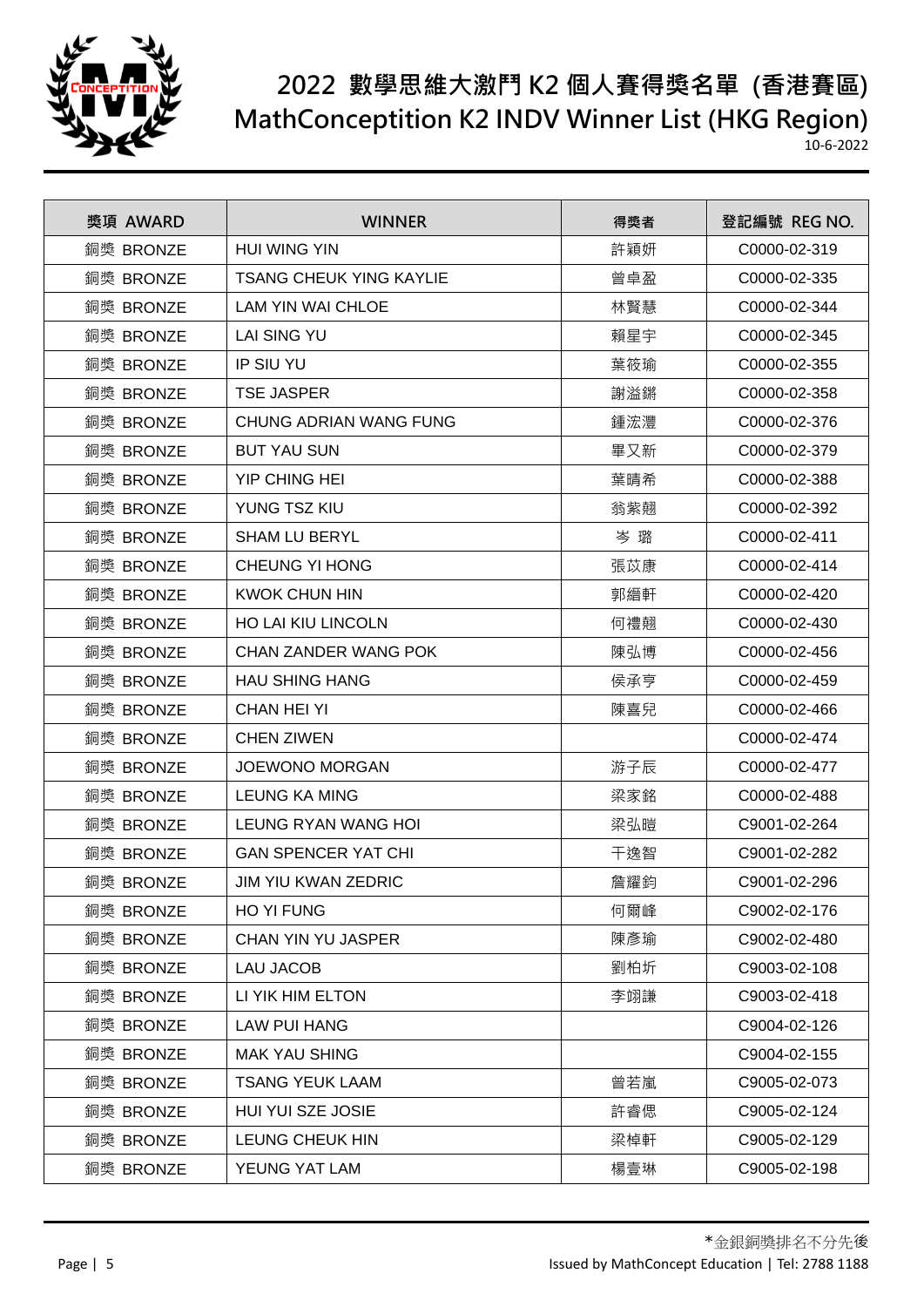

| 獎項 AWARD  | <b>WINNER</b>                | 得獎者 | 登記編號 REG NO. |
|-----------|------------------------------|-----|--------------|
| 銅獎 BRONZE | <b>LAW CAROL</b>             | 羅圓睎 | C9005-02-242 |
| 銅獎 BRONZE | <b>CHEUNG TAK TSUN</b>       | 張得浚 | C9005-02-353 |
| 銅獎 BRONZE | <b>CHOW NGAI HANG</b>        | 周羿衡 | C9007-02-059 |
| 銅獎 BRONZE | CHIN ALFIE HUI YIN           | 錢栩然 | C9007-02-067 |
| 銅獎 BRONZE | LO KWAN CHING CAYLA          | 盧筠晴 | C9007-02-133 |
| 銅獎 BRONZE | YEUNG POKYIN                 | 楊博賢 | C9007-02-166 |
| 銅獎 BRONZE | <b>OEI KAI WUN CASPER</b>    | 黃啟桓 | C9008-02-174 |
| 銅獎 BRONZE | <b>CHOW KALEY CEIL</b>       | 周詩堯 | C9008-02-275 |
| 銅獎 BRONZE | <b>NG KA PAK</b>             | 吳嘉柏 | C9008-02-391 |
| 銅獎 BRONZE | LU TSE LEUNG                 | 盧芷良 | C9009-02-235 |
| 銅獎 BRONZE | LOH PUI SZE                  | 羅培思 | C9009-02-365 |
| 銅獎 BRONZE | <b>TAO GREGORY MITCHELL</b>  | 曹一禹 | C9010-02-294 |
| 銅獎 BRONZE | LEE HO TING CARLOS           | 李皓霆 | C9011-02-207 |
| 銅獎 BRONZE | <b>WONG YAN KIU ELLA</b>     | 王昕翹 | C9012-02-269 |
| 銅獎 BRONZE | SIU YAU YEUNG ANTHONY        | 蕭佑陽 | C9012-02-272 |
| 銅獎 BRONZE | CHEUNG MAN HEI               | 張文曦 | C9012-02-397 |
| 銅獎 BRONZE | <b>LEONG PUI SI</b>          |     | C9012-02-486 |
| 銅獎 BRONZE | <b>LAU CHUN YAT</b>          | 劉寯一 | C9015-02-008 |
| 銅獎 BRONZE | <b>LAM CHING HEI LINCOLN</b> | 林正希 | C9015-02-237 |
| 銅獎 BRONZE | <b>CHENG ELIZA</b>           |     | C9016-02-080 |
| 銅獎 BRONZE | LEI PAK HEI, MOCHA           | 李柏熹 | C9016-02-136 |
| 銅獎 BRONZE | <b>HUI CHAK LONG KIAN</b>    | 許澤朗 | C9018-02-057 |
| 銅獎 BRONZE | <b>MOK MAN HO</b>            | 莫汶澔 | C9019-02-438 |
| 銅獎 BRONZE | LEUNG CRAIG CHUN HEI         | 梁晉曦 | C9020-02-095 |
| 銅獎 BRONZE | WONG CHUN YIN CHRISTOPHER    | 黃俊然 | C9020-02-132 |
| 銅獎 BRONZE | YAN JAYDEN                   |     | C9020-02-425 |
| 銅獎 BRONZE | <b>ZHANG ZHIXING</b>         | 張知行 | C9022-02-068 |
| 銅獎 BRONZE | CHENG WAN HO DAMIAN          | 鄭允皓 | C9024-02-083 |
| 銅獎 BRONZE | HO CHI YEE                   | 何枳宜 | C9024-02-248 |
| 銅獎 BRONZE | <b>FUNG TIN YAN</b>          | 馮天恩 | C9026-02-326 |
| 銅獎 BRONZE | <b>TSANG WILLIE</b>          | 曾偉理 | C9026-02-402 |
| 銅獎 BRONZE | <b>CHAU CHEUK NAM</b>        | 周綽楠 | C9027-02-011 |
| 銅獎 BRONZE | LO DAVIN                     | 羅梓樺 | C9027-02-054 |